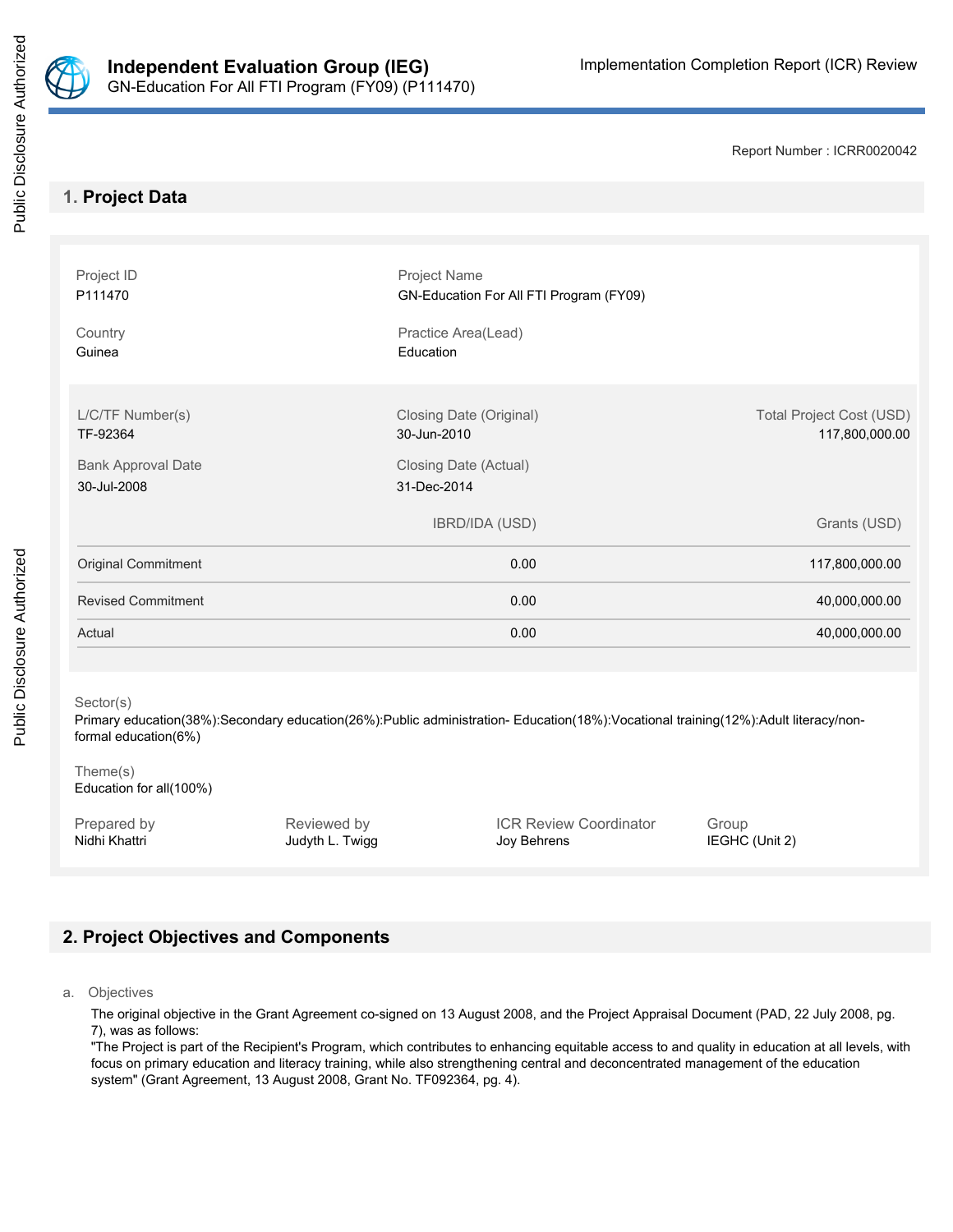

The grant was restructured and the Grant Agreement was amended on 22 September, 2011, with the project development objective (PDO) defined as follows: "The objective of the Project, which is part of the Program, is to enhance equitable access to and quality of basic education while also strengthening decentralized management of the education system in the Recipient's territory (Grant Agreement, 22 September, 2011, Grant No. TF092364, pg. 7). It is important to note, however, that even though the word "central" is omitted from the restructured Grant Agreement, the subcomponents (summarized in section "c" below) clearly focus on building capacity at the central level as well. The revision at this first restructuring therefore made only the material change of dropping the objectives to improve access to and quality of literacy training. In addition, financing was reduced from \$117M to \$40M.

The grant was restructured twice again, first on 30 November, 2012 to extend the closing to 31 December, 2013 (Restructuring paper, pg. 13) with revised outcome targets (see section 4), and then again on 26 December, 2013, to extend the closing date to 31 December, 2014. Because of the change in objectives in the 2011 restructuring and change in targets in the 2012 restructuring, this ICRR provides split ratings.

b. Were the project objectives/key associated outcome targets revised during implementation?

Yes

Did the Board approve the revised objectives/key associated outcome targets?

Yes

Date of Board Approval

22-Sep-2011

#### c. Components

The components and subcomponents are described from the Project Appraisal Document (which is consistent with the Grant Agreement but contains more details).

Component 1: Improving Equitable Access to Basic and Non-Formal Education [Appraisal: US\$119M; Original FTI Financing: *US\$90.0; Revised 2011 FTI Financing: US\$23.7 million; Actual Expenditure: US\$22.7 million]* **(ICR pg. 5)**

This component originally aimed to promote equitable and regulated access to basic and non-formal education, to increase enrollment rates in pre-school, primary, and lower secondary levels, support specific measures for mentally and/or physically handicapped children, expand access to literacy training, support the creation of professional integration courses for primary and lower secondary leavers, and provide professional training specifically oriented toward the mining sector. Component 1 included the following five sub-components: (i) improving pre-school, primary, and secondary level educational infrastructure by constructing/rehabilitating and furnishing 7,039 primary classrooms and 792 secondary classrooms; (ii) expanding educational access of primary-level students with special needs by facilitating the integration of students with special needs into 160 primary schools; (iii) expanding access to literacy training; (iv) establishing professional integration courses for primary and lower secondary leavers; and (v) increasing availability of skilled labor for the mining sector by creating a small number of targeted, short-term professional training courses.

#### 2011 restructuring

Subcomponents i & ii: activities related to improving pre-school were dropped

Subcomponent iii: the original set of activities were dropped

Subcomponent iv: original activities dropped; new ones added, including developing strategies and establishing partnerships with the private sector, identifying sectors of growth and constructing, rehabilitating, and furnishing professional integration centers at selected sites Subcomponent v: original activities dropped; promoting school demand by providing private tutoring for girls, teaching aids and training for teachers, school kits to children, and social mobilization

#### 2012 restructuring

Subcomponents i & ii: reduction in number of classrooms constructed from 1,900 to 1,660 Subcomponent iv: cancellation of construction and rehabilitation of technical training centers, and adding new strategy linking vocational training to mining sector

Subcomponent v: campaigns for one year instead of two; increase in provision of private tutoring for girls

2013 restructuring Subcomponent i & ii: cancellation of secondary school classrooms Subcomponents iv, v: no change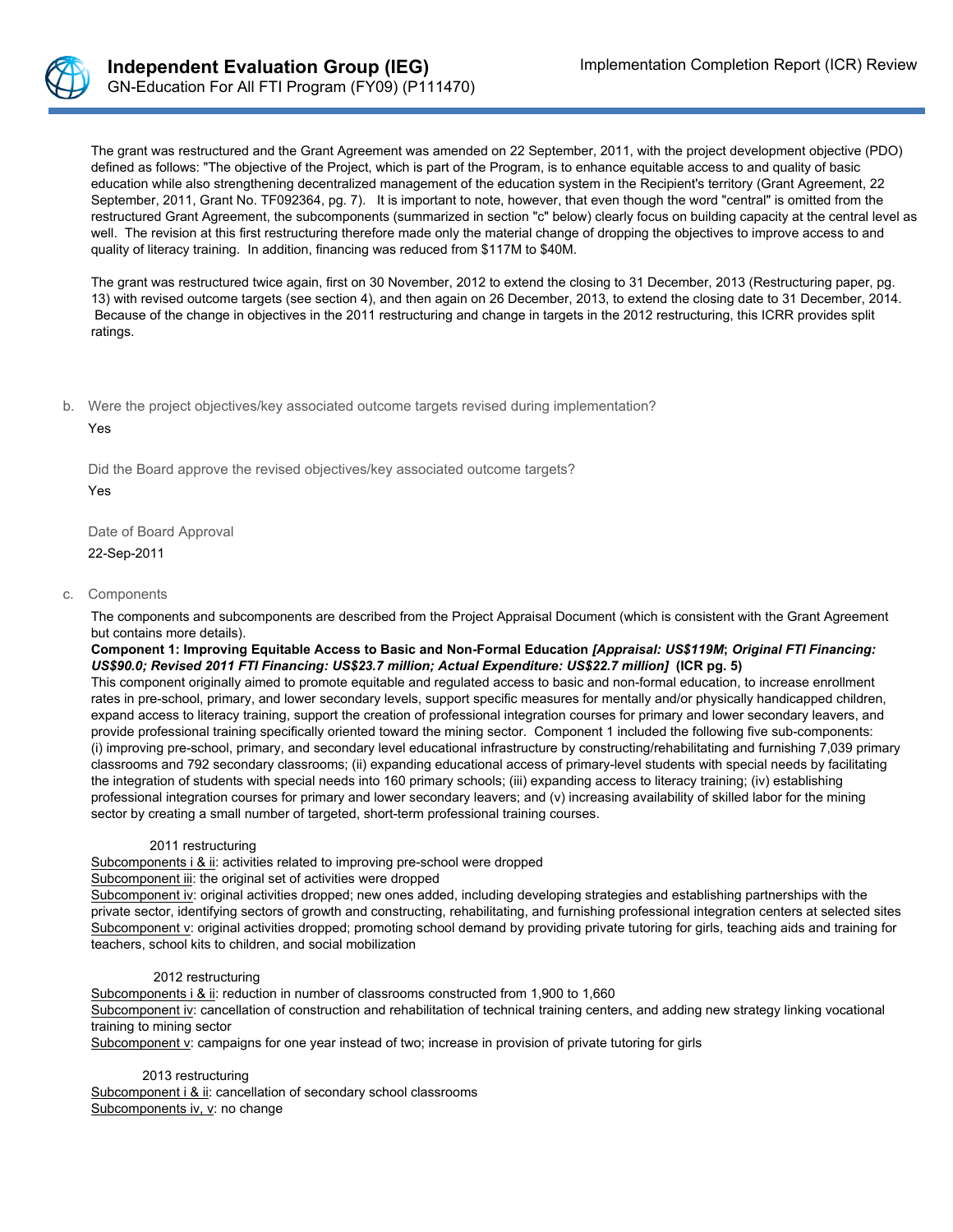

#### Component 2: Improving Quality of Basic and Non-Formal Education [Appraisal: US\$26 million; Original FTI Financing: US\$20.1 *million; Revised 2011 FTI Financing: US\$11.8 million; Actual Expenditure: US\$12.6 million.] 2011 restructuring: Dropped Non-Formal Education* **(ICR pg. 5)**

This component aimed to improve the quality and relevance of basic and non-formal education, with particular focus on the acquisition of pedagogical materials, provision of initial and continued teacher training, provision of block grants to Primary Education Delegations (*Délégation Scolaire de l'Enseignement Élementaire*--DSEE) -- the Ministry of Pre-University and Civic Education (MEPU-CE) administrative level below the prefecture -- and student evaluations. The following six sub-components were supported under Component 2: (i) acquiring and supplying free textbooks and teachers' guides for public and private primary and secondary schools; (ii) supporting initial training for primary and secondary teachers, including financing the final phase of the construction of eight teacher colleges; (iii) supporting continued training of primary and secondary teachers; (iv) providing block grants to schools (for school improvement projects) and DSEE; (v) conducting of nation-wide student learning assessments at the primary level (year 4 – 2008; year 6 – 2009; and year 2 – 2010) and the lower secondary level (2009); and (vi) implementing curriculum reform in higher education, in accordance with the Bologna framework approach.

#### 2011 restructuring

Subcomponent i: dropped basic learning supplies for pre-school

Subcomponent ii: dropped construction of 8 teacher colleges. Added rehabilitation of selected teacher colleges; strengthened teacher training curriculum through technical assistance; development of performance contracts with the Teacher Training Institutes; and support to teacher training pursuant to the performance contracts

Subcomponent iii: dropped training for secondary school directors

Subcomponent iv: provision of block grants to primary schools and DSEE in support of their school improvement plans (amended wording) Subcomponent v: added piloting of early literacy assessments

Subcomponent vi: added supporting newly certified teachers with provisional stipends

#### 2012 restructuring

Subcomponent i: cancelled secondary level textbooks and acquisition of storage space for textbooks

Subcomponent ii: modified pre-service teacher training activities by cancelling civil works at teacher training institutes and removal of performance contracts

Subcomponent iii: teacher training target reduced from 5,000 to 3,000;

Subcomponent iv & v: unchanged

Subcomponent vi: Completion of the public expenditure review of higher education was the only study remaining in the sub-sector; training of trainers dropped; stipends dropped

#### 2013 restructuring

Subcomponent i, ii, iv, & v: no further changes

Subcomponent iii: teacher training target increased by 1,000

Subcomponent vi: a study of higher education scholarships and transfers was financed to supplement the full education sector public expenditure review (PER) study

#### Component 3: Improving Management of the Educational System [Appraisal: US\$9 million (6 percent of pool-funded program); Original FTI Financing: US\$6.8 million; Revised 2011 FTI Financing: US\$4.5 million; Actual Expenditure: US\$4.7 million] (ICR, pg. **6)**

This component aimed to strengthen the central and de-concentrated management of the sector, including its infrastructure services. Component 3 was comprised of the following four sub-components: (i) Enhancing the National Service for Educational Infrastructure and Equipment (*Service National des Infrastructures et Équipements Scolaires*—SNIES) capacity to monitor civil works; (ii) Construction and rehabilitation of regional and prefectural administrative education offices by financing civil works on one *Inspection Regionale de l'Education* (IRE) and six DPE that had sustained serious physical damage during the January-February 2007 civil strife; (iii) Strengthening planning and monitoring capacity at the regional and prefectural level; and (iv) Strengthening the MEPU-EC at the central level.

#### 2011 restructuring

Subcomponent i: strengthened the CN-PSE's capacity at the central and deconcentrated levels to monitor civil works – increased emphasis

Subcomponent ii: dropped construction and rehabilitation of education offices;

Subcomponent iii: strengthened the MEPU-EC's human resources management – increased emphasis; strengthened the MEPU-EC's planning and monitoring capacity at the central, regional, and prefectural levels - added

Subcomponent iv: strengthened the overall management and coordination capacity of the MEPU-EC – increased emphasis (overall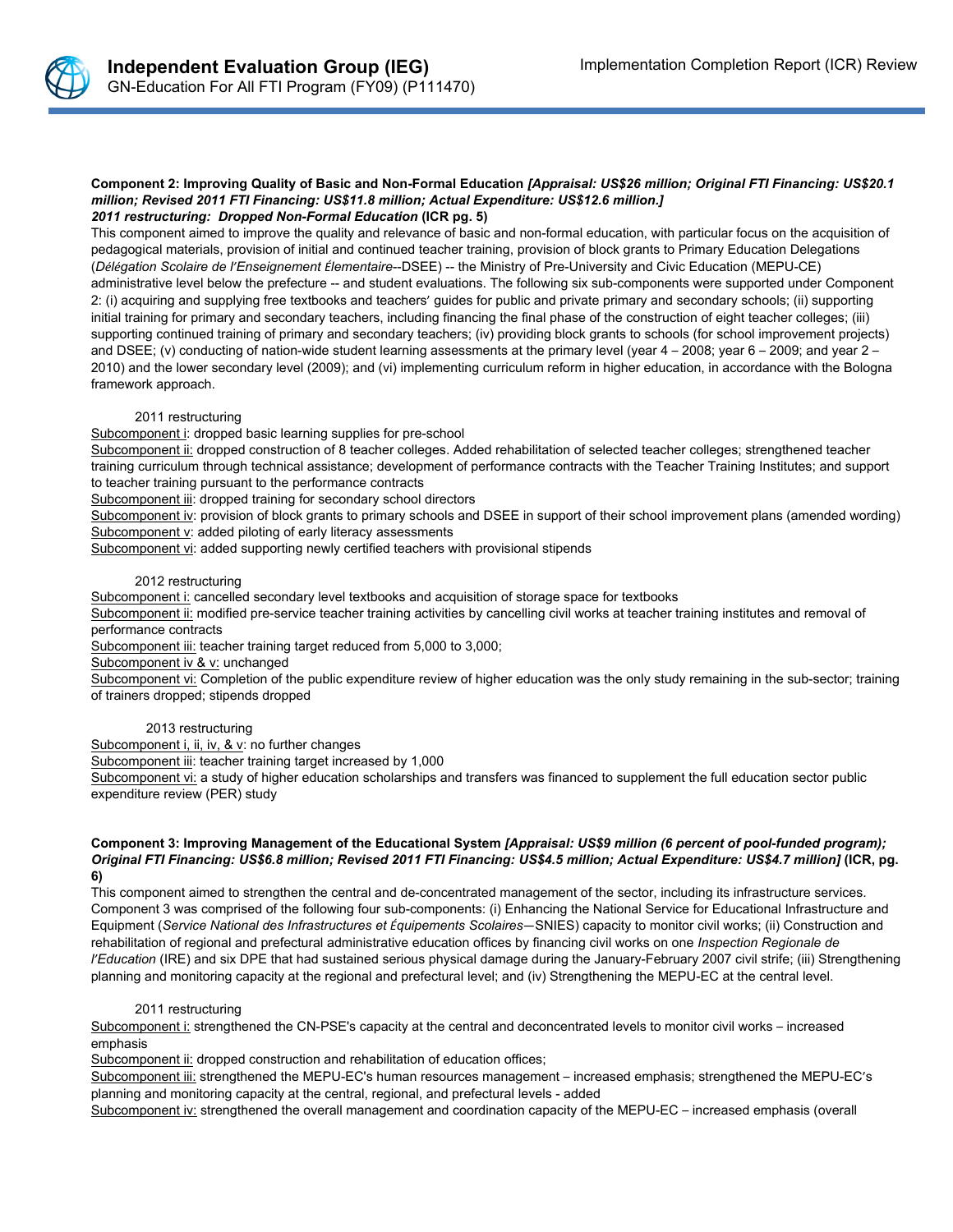

capacity, not just for the program)

No further changes noted. Under each of the restructurings, the results framework and targets were modified to take into account the reduced amount of funding available (discussed in section 4).

#### d. Comments on Project Cost, Financing, Borrower Contribution, and Dates

The project was approved on 30 July, 2008. It was part of a pooled fund of US \$160 million with three contributing partners: the Education for All - Fast Track Initiative (FTI) Catalytic Fund Grant (\$117.8M) at the World Bank; the French Development Agency (*Agence Francais de developpement* - AFD) (USD \$15.2M), and German Development Cooperation (*Kreditanstalt fur Wiederaufbau -* KfW*)* (US\$27M). The project was to support the government's education sector plan, but no specific borrower contribution is noted for the project. The project became effective on 1 January, 2009, but a *coup de etat* prevented the project from becoming effective and led to the suspension of the Bank's support from the grant. When the Bank was able to re-engage with the country in June 2011, the project was restructured, and the Fast Track Initiative reduced the allocation to \$65M, of which \$24M was to be managed by the United Nations Children's Fund (UNICEF) as the implementing agency and the remaining \$40M managed by the World Bank as the supervising entity. The specific rationale for why the Fast Track Initiative Board took the decision to reduce the original amount of funding is not evident from the ICR.

No disbursements took place between 30 July, 2008 and 22 September, 2011, when Level 1 restructuring took place on 22 September, 2011. The scope of the project was reduced as described in sections 2 and 4 and the Bank was to supervise \$40M. Between 25 August, 2011 and 10 December, 2012, \$25.56M was disbursed, representing 64% of the total grant. The project was again restructured in December 2012 to take into account the decision by KfW to withdraw its funding of US\$27M. Between 10 December, 2012, and 25 December, 2013, the disbursement amounted to \$38.67M, representing 97% of the total grant of \$40M. Finally, a third restructuring was completed on 26 December, 2013, to cancel the building of secondary schools and to enable a final set of activities to take place (as briefly summarized in section 4) and the full amount of \$40M was disbursed by the end of 31 December, 2014.

### **3. Relevance of Objectives & Design**

#### a. Relevance of Objectives

The main objectives were largely consistent with the 2004-2006 Country Assistance Strategy (Report No: 25925 GUI), which noted serious disparities and management weakness in education which would impact achievement of the having all children complete primary education by 2015 (pg. 6), as well as with the Interim Country Strategy (FY11-12), which outlined the Bank's re-engagement with the country and reemphasized education as part of the Bank's traditional work (Interim Strategy Note, report no. 59671-GN, pg. 17,24,27).

At the time of project closing, the World Bank Group's country partnership strategy (CPS) for Guinea for the period FY14-17 stated its priority for being a "...key partner in building systems to improve lagging human development indicators for absolute poverty reduction through more efficient and transparent allocation of resources, and to build shared prosperity by aligning the business environment and education system with Guinea's economy" (Report number 76230-GN, pg. 1). More specifically, the strategy noted that overall and gender equality related gains had been made in primary education over the past decade, and between 1999 and 2010, the net primary enrollment rate increased from 43 percent to 77 percent. The ratio of female to male enrollment rates increased from 0.64 to 0.84. However, a learning assessment conducted in 2012 in grades 2, 3, and 4 suggested that additional efforts were needed to increase primary completion rates, achieve gender parity, improve learning outcomes, and make education more relevant to the needs of the labor market.

The CPS noted that less than 3 percent of the GDP was geared towards education, with intra-sector allocations misaligned with the improvement needs in the sector and the millennium development goals (pg. 14; no specific year is noted for the GDP). The CPS affirmed that "…to strengthen the lagging human development indicators in Guinea, the Bank will continue to be the leading partner in basic education, social protection and health. In basic education, the Bank will start the preparation of a new Basic Education project, funded by the Global Partnership for Education for which the Bank has been elected as the supervising entity" (pg. 30).

Thus, most of the project's original objectives were relevant at the time of project closing on December 31, 2014. The original objectives of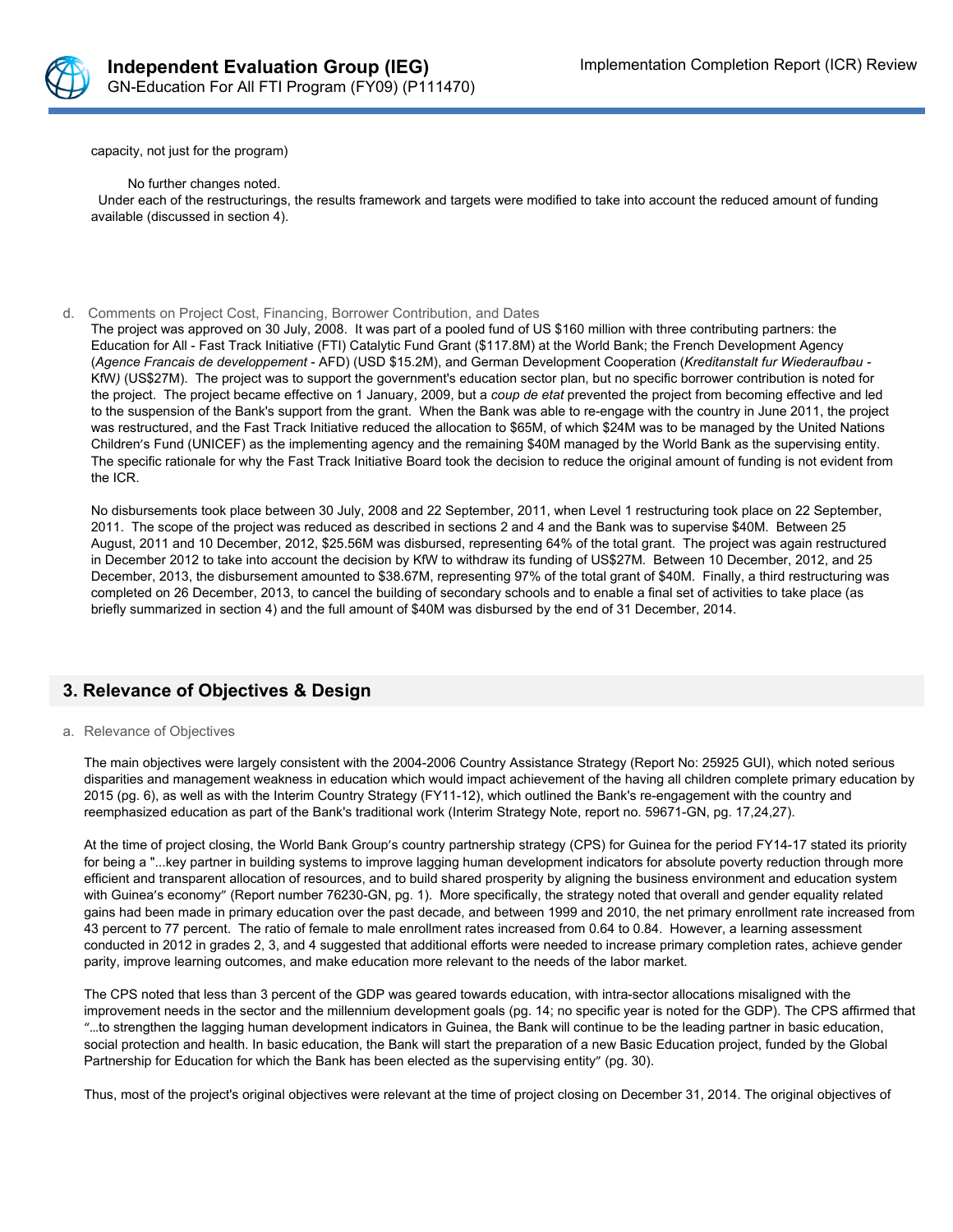

"improving access" and "improving quality" were quite broad and included activities on pre-school as well as non-formal education, which are broadly relevant but not directly related to the Bank's strategy related to primary and secondary education.

The objectives were revised under the 2011 restructuring and the focus on non-formal and pre-school education was dropped, thus concentrating only on basic education, bringing the project in closer alignment with the Bank's strategy.

Substantial High Control of the Control of the Control of the Control of the Control of the Control of the Control of the Control of the Control of the Control of the Control of the Control of the Control of the Control of

Rating Revised Rating

#### b. Relevance of Design

The stated objective of the original project was to promote equitable access to and quality in education at all levels, with a focus on primary education and literacy training while also strengthening central and deconcentrated management of the education system (Grant Agreement, pg. 4). The three specific objectives focused on improving access, improving quality, and improving management. As originally designed, there was a plausible link between the stated outcomes of increasing access and the outputs and activities planned, mainly through the provision of needed infrastructure, training, and activities to boost the demand for education, especially for girls (e.g., private tutoring for girls). The project was also to focus on mentally and/or physically handicapped children and primary access for children with special needs as part of the first component, for which it included targeted activities covering additional teacher training, educational materials, and civil works. Equity with respect to poverty was addressed by focusing the first component only on nine poorest prefectures (the precise level of poverty not defined in the ICR) and therefore targeting underserved populations. Similarly, there was a plausible case for improving quality, with activities and outputs for achieving this objective encompassing infrastructure development for teacher training (thereby developing a larger and higher quality workforce), training of teachers, provision of textbooks and teaching materials, provision of block grants to schools and prefectural education departments to develop improvement plans, conducting learning assessments, and reforming higher education.

A number of activities and outputs were planned to achieve improved management, with the expected outcome of a higher proportion of government funding allocated for basic education. However, the link between improved infrastructure and management capacity to higher budget allocations for education was tenuous at best, although a case could have been made for more efficient use of resources. Finally, the project noted gender disparities both in access to and the quality of education outcomes for girls. However, the design did not address how such disparities would be addressed comprehensively across the grades in basic education, although it included private tutoring for girls in Grade 6 in selected schools with the highest dropout rates. Although the project was designed to respond to the government's Education Sector Plan and address it broadly, as the ICR notes, the design was complex and ambitious, given the fragile political environment at the time (ICR pg. 11) and the high level of coordination that would be required across government agencies and levels, and among the development partners (ICR pg. 12). Relevance of the project's original design is therefore rated Modest.

The scope of the project was subsequently reduced with the 2011 (Level 1), 2012, and 2013 restructurings, and the design was commensurately simplified and narrowed to cover basic education, with activities plausibly addressing the key drivers of outcomes in this subsector. To fit within the reduced funding envelope, the number of activities was reduced and refocused (e.g., promoting school demand through social mobilization and private tutoring for girls, and establishing partnerships with the private sector), and the results framework was adjusted to capture more succinctly the outputs and outcomes expected for access (enrollment ratios), quality (learning outcomes) and management (implementation of the annual budgeted plans).

The expenditure-related outcome linked to improved management was appropriately dropped, and the project identified several aspects of capacity under "Improving Management," to be built through specific activities.

Rating **Revised Rating** Revised Rating **Revised Rating** Revised Rating **Revised Rating** Modest Substantial According to the Control of the Control of the Control of the Control of the Control of the Control of the Control of the Control of the Control of the Control of the Control of the Control of the Contro

# **4. Achievement of Objectives (Efficacy)**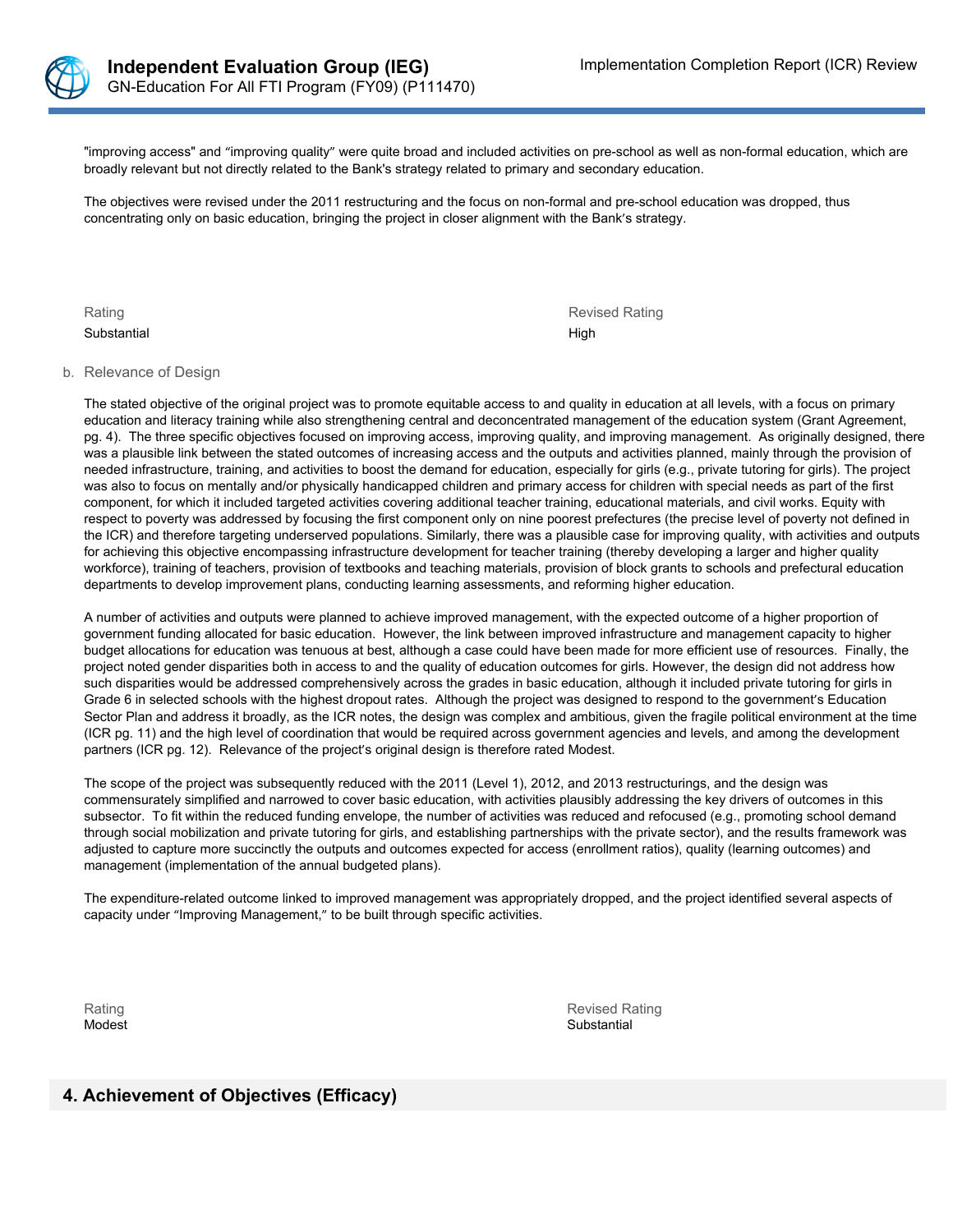

### **Objective 1**

**Objective** Improving equitable access to literacy training

Rationale

Due to non-payment of arrears, the Bank formally disengaged from the country; relations normalized only in 2011, which led to a project restructuring in August 2011. The grant did not disburse during this period. This objective was dropped as part of the 2011 restructuring, and no outputs or outcomes are noted under this objective.

Rating Negligible

Revised Objective Not applicable because this objective was dropped.

Revised Rationale Not applicable because this objective was dropped.

Revised Rating Not Rated/Not Applicable

### **Objective 2**

**Objective** Improving equitable access to basic education

Rationale

Three outcomes were measured as part of this broad objective: access to first grade, Gross Enrollment Rate (GER), and total number of beneficiaries reached.

Access rate in first grade increased from a baseline of 82.4% in 2009 to 86% in 2014. The rate fell short of the original target of 88% but exceeded the revised targets of 85% set in 2011 and 84% set in 2012.

For girls, access rate increased from 77.9% in 2009 to 81.2% in 2014. The achievement fell slightly short of the target of 82% set in 2011, but exceeded the target of 80% set in 2012.

GER improved from 47% in 2009 to 57% in 2014 in the 9 targeted prefectures. It exceeded both sets of revised targets of 55% set in 2011 and 51% set in 2012. For girls, the rate improved from 43% in 2009 to 53% in 2014, and exceeded the revised targets of 51% set in 2011 and 46% set in 2012.

A total of 1.87 million beneficiaries were reached, including students and teachers, exceeding the original target of 1.55 set in 2011 and the revised target of 1.82 set in 2012. Forty-eight percent of the beneficiaries were female.

| Improving Access: Indicators Status – Rate for Girls in Brackets (from results framework, section F, and ICRR pages 20-25) |                 |           |                |         |         |                   |
|----------------------------------------------------------------------------------------------------------------------------|-----------------|-----------|----------------|---------|---------|-------------------|
| Indicator                                                                                                                  | <b>Baseline</b> | Original/ | <b>Revised</b> | Revised | Closing | <b>I</b> Comments |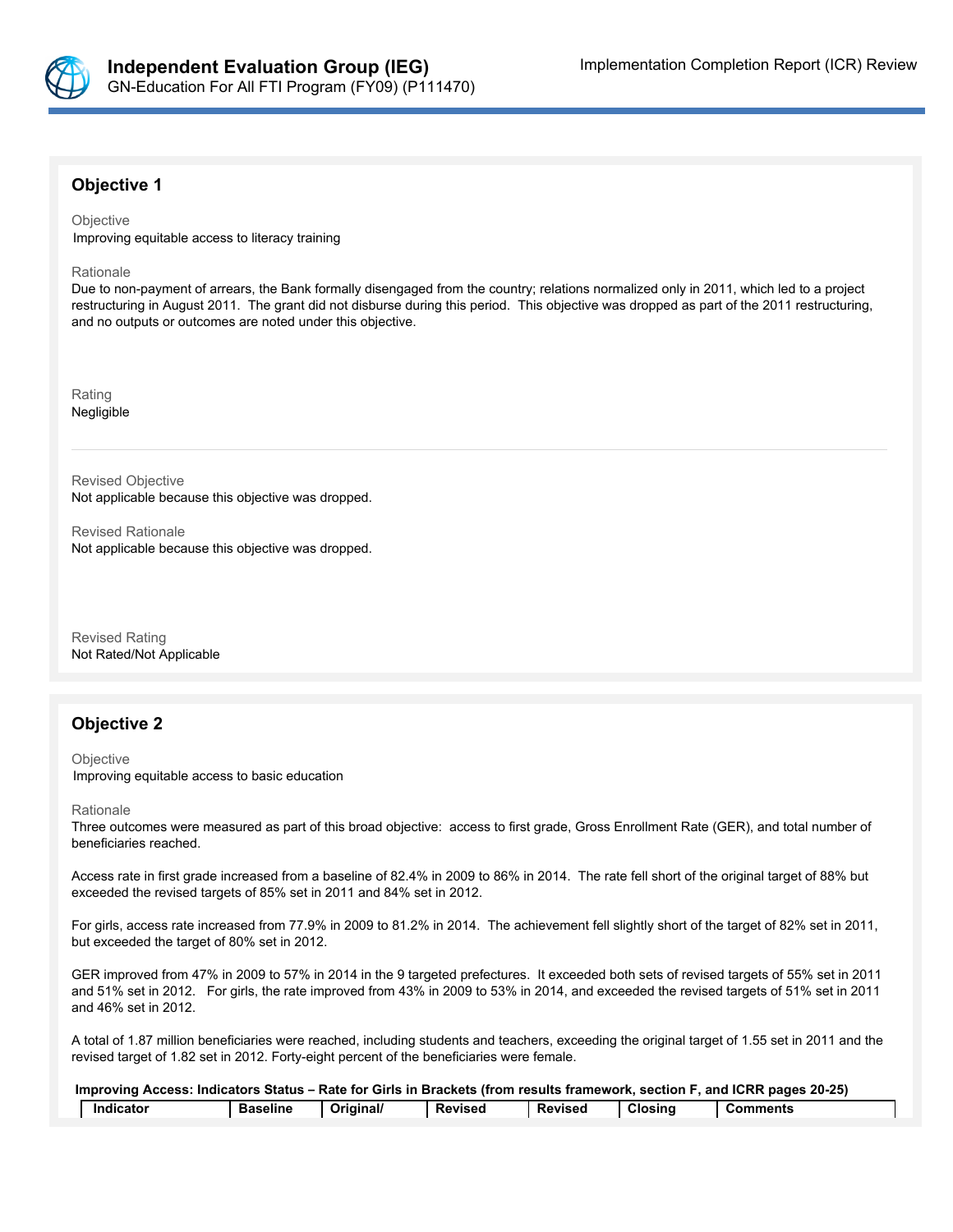

|                                                                                                     |                                          | <b>Revised</b><br><b>Target - 2011</b>                       | <b>Target - 2012</b>       | Target $-$<br>2013 | <b>Status</b>      |                                                                                                                                                                                               |
|-----------------------------------------------------------------------------------------------------|------------------------------------------|--------------------------------------------------------------|----------------------------|--------------------|--------------------|-----------------------------------------------------------------------------------------------------------------------------------------------------------------------------------------------|
| Access rate in first<br>grade (% girls in<br>brackets)                                              | 77% (2007)<br>82.4%<br>(77.7%)<br>(2009) | 88% original<br>(TBD)<br>85% (82%)<br>revised                | 84%<br>$(80\%)$<br>Revised | No revisions       | 86%<br>$(81.2\%)$  | ICR section F notes 40%<br>as the target for girls for<br>2013 (much lower than in<br>Annex 10 - 80%). Annex<br>10 also provides the target<br>but Section F notes no<br>target for end-2012. |
| GER primary (% girls<br>in brackets)<br>Revised and<br>refocused only for 9<br>targeted prefectures | 79% (2007)<br>47%<br>(43%)<br>(2009)     | 90% original<br>55% (51%)<br>revised                         | 51%<br>(46%)<br>Revised    |                    | 57% (53%)          |                                                                                                                                                                                               |
| Total project<br>beneficiaries (of which<br>% are female)                                           | 0(2009)                                  | No original<br>target<br>1,548,282<br>(48%) New<br>indicator | 1,819,763                  |                    | 1,870,408<br>(48%) | Discrepancy with Annex,<br>which states 1,819,763 as<br>new target for 12/31/2014,<br>and 1,727,700 as the<br>target for end of 2013                                                          |

In terms of key outputs, by 31 December, 2014, 1,698 classrooms had been constructed and furnished (exceeding the revised target of 1,660 in 2011). Although private tutoring for girls was included under objective one, it is discussed under objective 2, as it was related to the indicator for girls' success rate at the 7th grade entrance exam (see objective 2, below).

Overall, the ICR findings show that the end-of-project access-related outcomes and outputs fell short of the original targets, but largely met or exceeded the final, revised targets in terms of improving access. However, the ICR provides no information on the access rates for children with special needs, although this was an integral part of the broad access objective. In addition, it is important to note that the ICR does not discuss how factors other than the specific activities and outputs might have affected this project outcome. Although the availability of infrastructure (and other project inputs) is highly likely to have contributed to improved access, a discussion of whether or not other factors played a role would have been useful to substantiate the underlying contributing factors.

Based on current information, therefore, achievement of this objective is rated modest under the original targets, and substantial under the revised targets of 2011 and 2012.

Rating Modest

Revised Objective

This objective itself was not changed. However, key outcome targets were changed.

Revised Rationale

This objective itself was not changed. However, key outcome targets were changed. See the discussion above. Achievement of this objective was rated modest under the original targets, and substantial under the revised targets.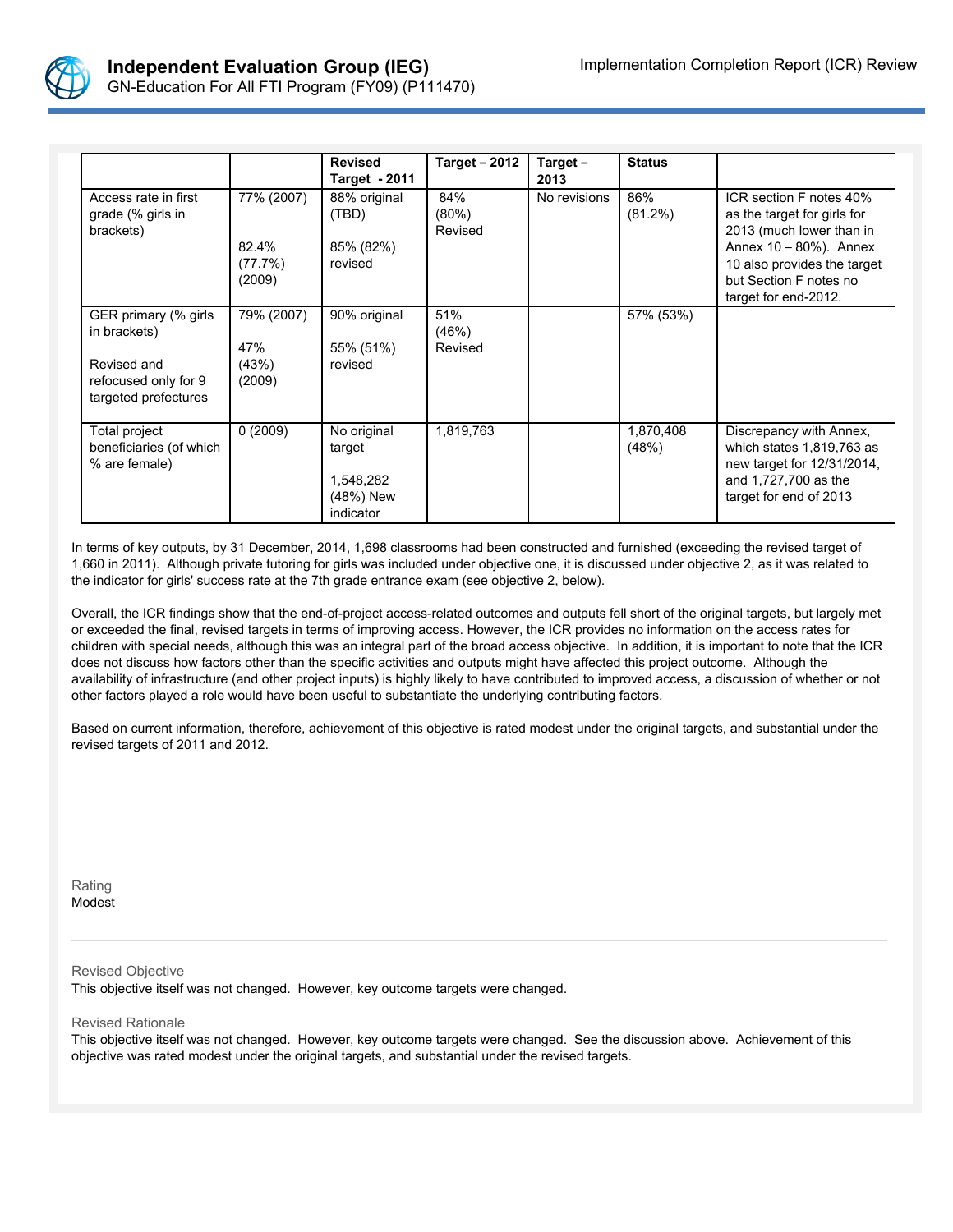

Revised Rating **Substantial** 

### **Objective 3**

**Objective** Improving quality of literacy training

Rationale

Due to non-payment of arrears, the Bank formally disengaged from the country, with relations normalizing only in 2011, which led to a project restructuring in August 2011. The grant did not disburse during this period, and this objective was dropped as part of the 2011 restructuring. Not outputs and outcomes are noted for this objective.

Rating Negligible

Revised Objective Not applicable because this objective was dropped.

Revised Rationale Not applicable because this objective was dropped.

Revised Rating Not Rated/Not Applicable

### **Objective 4**

**Objective** Improving quality of basic education

#### Rationale

Two outcomes were measured as part of this broad objective: the pass rate for grade 3 French and girls' success rate at 7th grade entrance examination.

Pass rate for grade 3 French improved from a baseline of 14.25% in mid-2012 to 15.36% by the end of the project in 2014. However, it fell slightly short of the 15.5% target set in 2013.

Girls' success rate at 7th grade exam increased from 49% in 2009 to 71% in 2014, and exceeded both the original (63% in 2011) and revised (55% in 2013) targets. It was also higher than the national figures of 63% (public and private) and 58% (public only) (ICR, pg. 28).

An evaluation of school grants (for school improvement) found that the grants were disbursed in accordance with the procedures manual and contributed to reduced repetition rates, increased school participation rates, and improved grade 6 completion and success rates for grade 7 examination, also indicating improvements in quality. However, no data substantiating the improvements in these outcomes are provided (ICR pg. 24) except for the information on girls' success rate for grade 7 entrance in 100 targeted schools.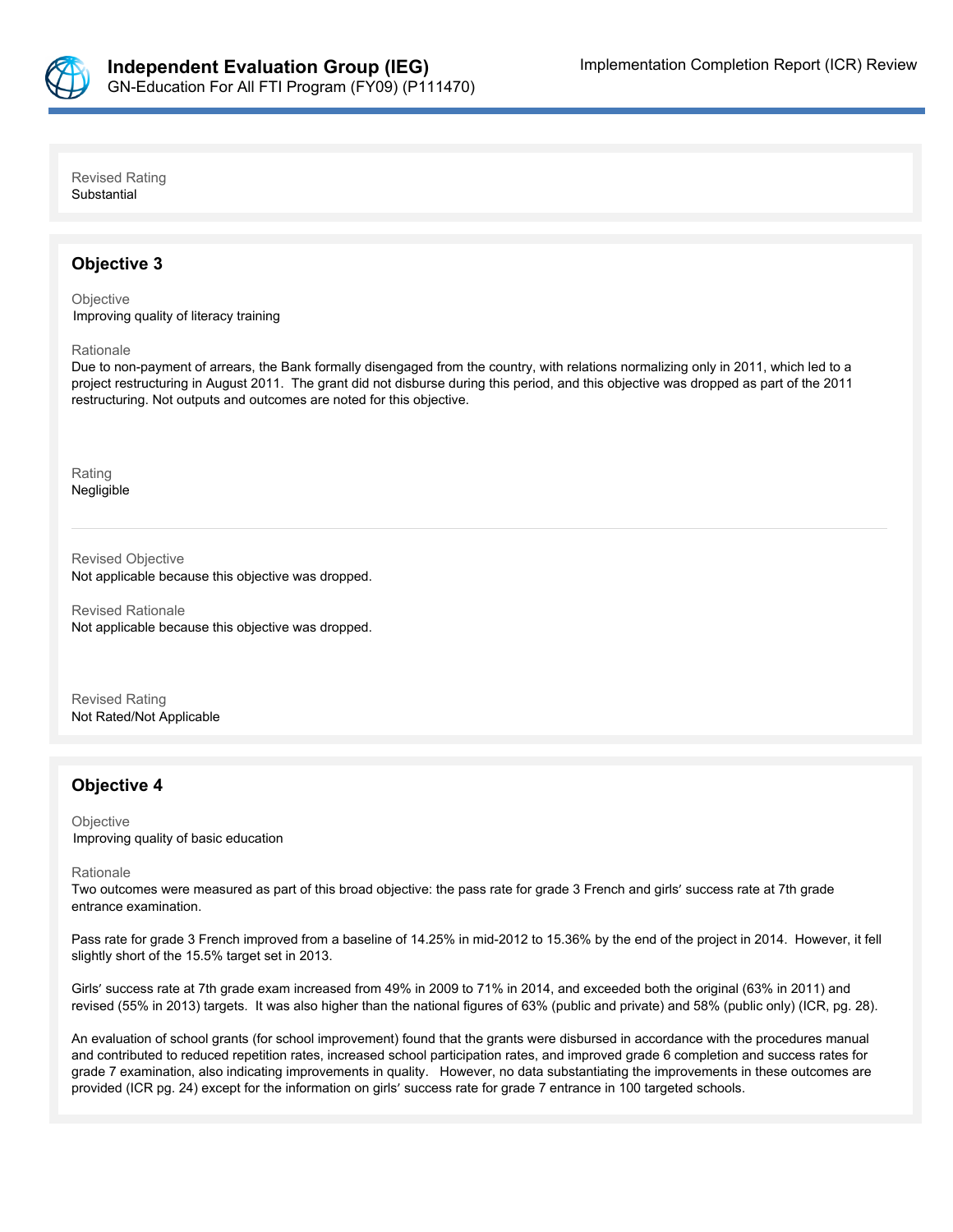

In terms of key outputs, 7,162,393 textbooks were provided to students (exceeding targets of 1,500,000 in 2011, 6,600,000 in 2012, and 6,726,933 in 2013). In addition, 3,000 teachers underwent in-service training, and "…80 percent …showed improved results over baseline" (ICR, pg. 24). (However, the annex, pg. 75, shows the number of teachers trained as 3,400, not 3,000). This number was less than the target set at 4,282 in 2011 but met the revised target of 3,000 set in 2012. In addition, 554 teachers were provided rewards to incentivize improvements in teaching quality.

With regard to the focus on girls, 125 schools were selected and 250 teachers were trained in French, reading, and student-centered pedagogy, and 3,750 girls were provided private tutoring in French, math, and sexual education (ICR, pg. 42). (The ICR notes 100 schools in the results framework.)

A system for learning assessment was established at the primary level. Seventy-nine schools were implementing Reading Assessments, far less than the original target of 500 set in 2011 but exceeding the revised target of 60 set in 2012. The program also supported 20 new programs set up for primary school dropouts in four skills centers with training linked to labor market demand. A cohort of teacher trainers completed training in the TVET teacher training institute.

The outcome indicators provided show significant progress with respect to girls' education in 6th grade, which prepared them for the entrance exam into the 7th grade, and the achievement of students on grade 3 French exam fell very slightly short of the target.

However, other than private tutoring for girls, the contribution of project activities to broad-based improvement in the quality of basic education is much less obvious. A number of other important indicators related indirectly or directly to quality were dropped due to various reasons (i.e., completion, math learning outcomes in grade 4), which makes it difficult to assess how well the project performed with respect to this objective broadly across basic education. Student assessments were introduced, but the data are not analyzed and presented in the ICR. The ICR highlights teacher improvement over baseline, attributed to teacher training, but provides no information on the criteria used to define teacher improvement (although, according to the project team, pre- and post-tests were conducted based on both content and pedagogy of the in-service training materials, no specific data are provided in the ICR). For girls' tutoring, the schools were selected on the basis of their dropout rates (information provided by project team), and data on how these rates changed and may have affected the number of girls taking the exam would have provided more contextual information regarding the efficacy of the inputs.

For lack of stronger evidence, this objective is rated Modest under original and revised targets.

Rating Modest

Revised Objective

Not applicable because this objective was not changed, although some key outcome targets were changed.

Revised Rationale

This objective was not changed, although some key outcome targets were changed. See discussion above. Achievement of this objective is rated modest under original and revised targets.

Revised Rating Modest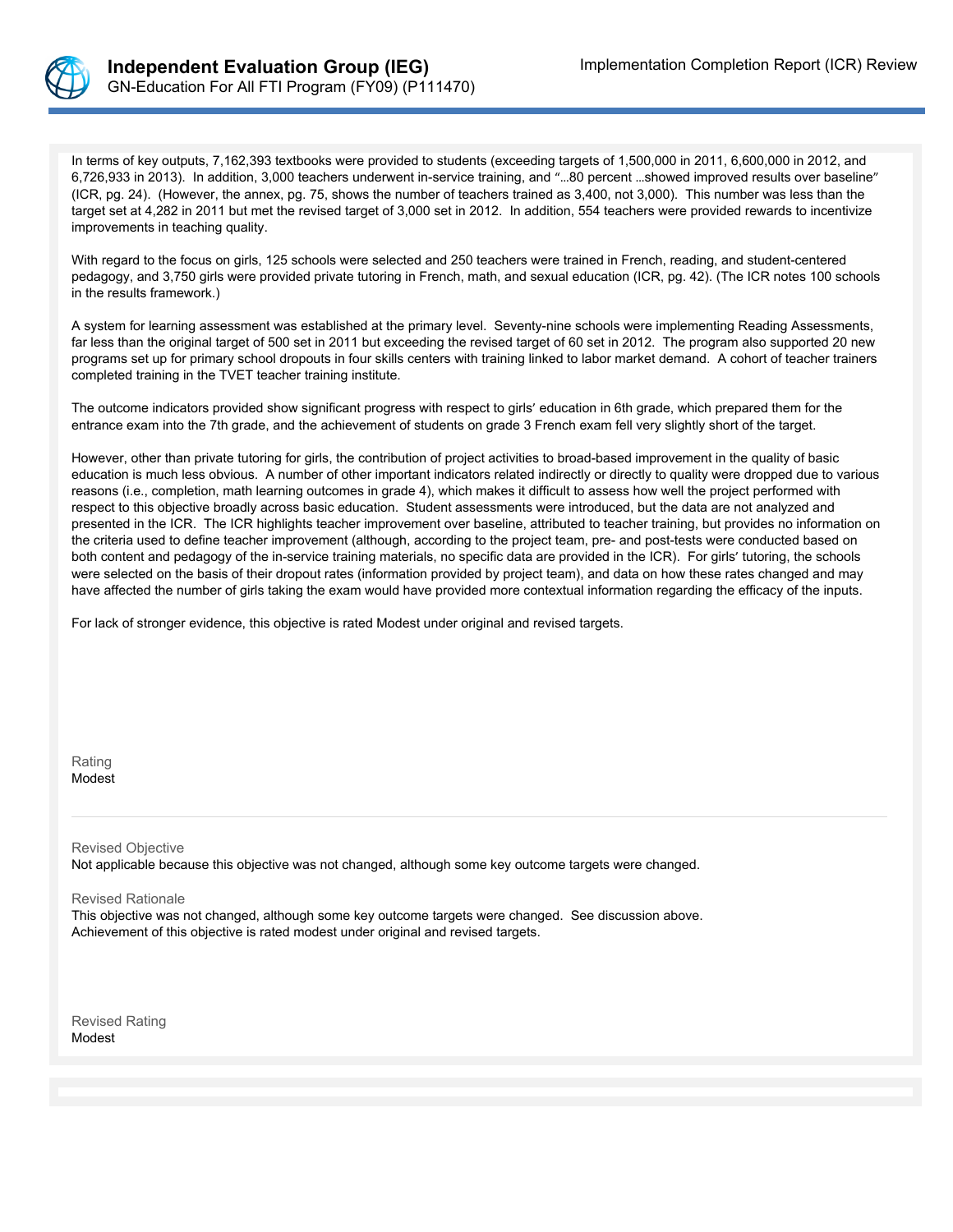

## **Objective 5**

**Objective** 

Strengthening management of education sector

#### Rationale

The main outcome measured for this component was the implementation of the Annual Budgeted Action Plans at all decentralized levels. Two other outcomes, expected increases in the "portion of recurrent state expenditures for education" and "portion of education expenditures for primary", were dropped, as they were not directly related to the project.

By the end of the project, 100% of the Annual Budgeted Action Plans were being implemented, exceeding the original target of 90% and the revised target of 95% set in 2013.

A number of training programs were implemented under the first component in support of the Plans, including workshop for construction supervisors and the development of a reference manual (ICR, pg. 21). In addition, training was also provided to build monitoring and management capacity at the regional and prefectural levels (but the precise number of trainings is not noted). The ICR also documents a number of key management-related actions (pp. 24): education statistics data were made available before the start of the subsequent school year; sector directorates were made responsible for executing their own budgets; and a manual of procedures was expanded to spell out the government execution of the budget within a medium-term expenditure approach.

However, the ICR presents little qualitative information how well the statistical information and the manual of procedures are being used, and how well the decentralized planning and implementation processes are working.

Nonetheless, achievement of the objective of strengthening education sector management is rated substantial, as the implementation of the annual budgeted plans is a major accomplishment, as are the processes put in place to ensure data availability and budget execution.

Rating **Substantial** 

Revised Objective

Not applicable because objective was not changed, although key outcome targets were changed.

Revised Rationale

The objective was not changed, but key outcome targets were changed. See discussion above.

Revised Rating Substantial

# **5. Efficiency**

The project was originally envisaged to close in 3 years, in 2011, but did not become operational until August 2011, when it was formally restructured. At this time, only \$64M of the original \$117 was allocated, of which \$40M was to be supervised by the Bank. The project underwent two additional restructurings to extend the closing date to allow sufficient time for project completion (and to account for further reduction in funding from KfW in 2012). With smaller funding, US\$40M from the Bank, the project still took three years to implement. The ICR also notes delays in project implementation, such as construction and assessment of learning outcomes, after the first restructuring (pg. 14), as well as delays in other activities (not specifically noted in the ICR) in 2013, again requiring an extension of the closing date to 2014, which potentially affected the achievement of PDOs adversely. Data show that several of the access and quality targets set during the first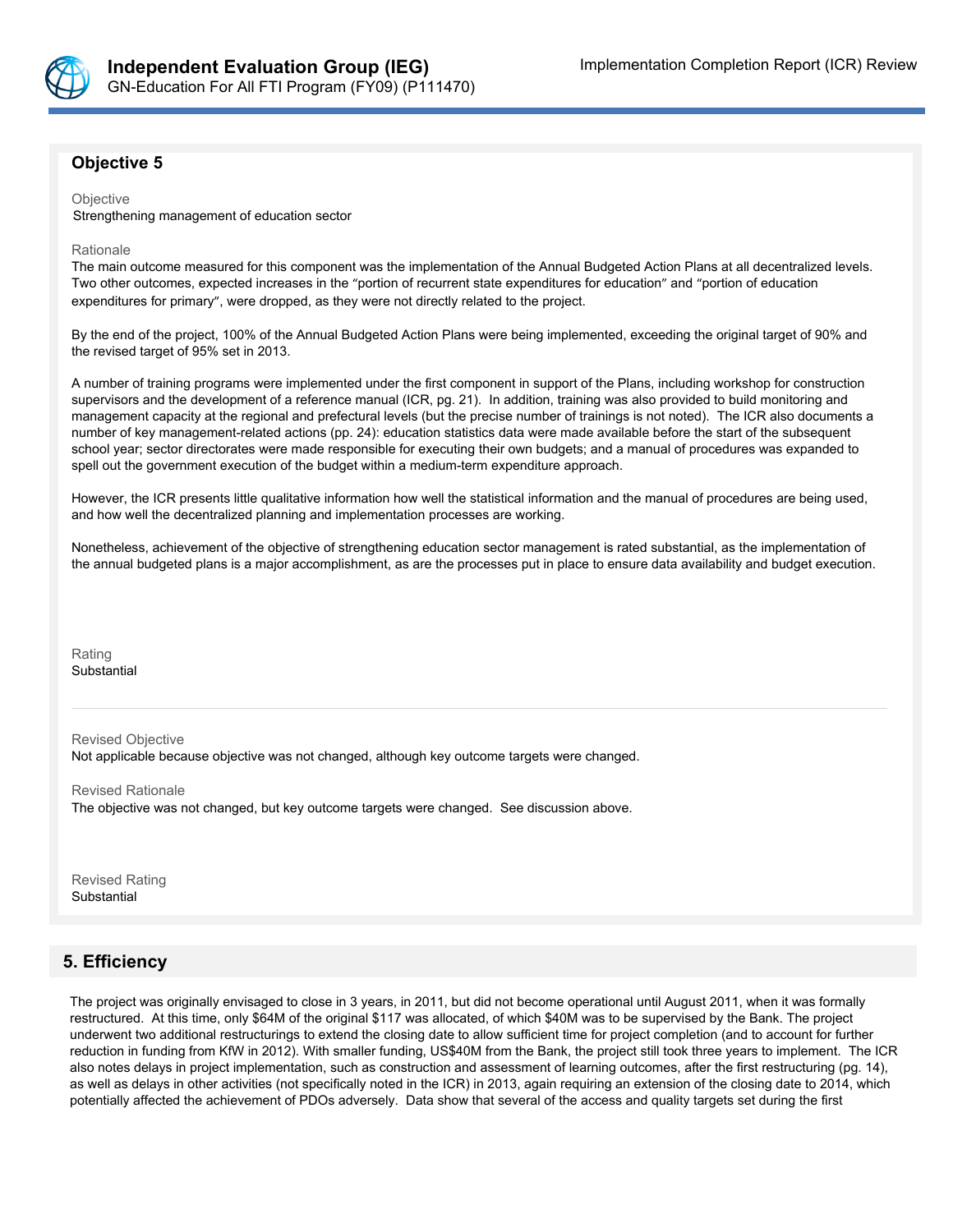

restructuring in 2011 for project closure at the end of 2012 were not met (potentially due to the withdrawal of KfW financing), leading to the extension of the project closing date to 2013.

The PAD noted an economic rate of return (ERR) of 14.1%, but cautioned that even under good macroeconomic performance and tax collection efforts, the financing gaps foreseen for primary education in particular would disrupt the achievements unless efforts similar to the current project continue (pg. 22). The ICR provides no ERR calculations.

The ICR however, does provide some efficiency-related data. It states that the average cost per classroom built under the Pooled Fund arrangement was between \$13,104 - \$17,136 and compares these figures with the average costs for a classroom in Ghana at (\$16,651) and Sudan at \$30,000 (pg. 25). Similarly, average unit cost per textbook ranged from \$.65 to \$1.4, comparing favorably with unit costs from projects implemented in Ivory Coast, Niger, and Burundi (between \$1.1 and \$1.4) at about the same time period.

The project exceeded the revised access targets and the number of beneficiaries. However, whether these investments resulted in broadbased improved quality of basic education is not readily evident.

The project efficiency is rated as modest given the three extensions for project completion and the lack of robust data that would allow for determining whether the project funds were used as efficiently as they could have been.

Efficiency Rating Modest

a. If available, enter the Economic Rate of Return (ERR) and/or Financial Rate of Return (FRR) at appraisal and the re-estimated value at evaluation:

|                     | Rate Available? | Point value (%) | *Coverage/Scope (%)                |
|---------------------|-----------------|-----------------|------------------------------------|
| Appraisal           |                 | 14.10           | 100.00<br>$\square$ Not Applicable |
| <b>ICR Estimate</b> |                 |                 | $\square$ Not Applicable           |

\* Refers to percent of total project cost for which ERR/FRR was calculated.

### **6. Outcome**

The project ratings are calculated over the original and revised set of objectives and targets as shown in the tables below.

Taken together, ratings under the original set of objectives are indicative of significant shortcomings in the project's preparation and achievement, and therefore result in an outcome rating of Unsatisfactory.

Ratings under the revised objectives of the 2011 restructuring and 2012/2013 revised targets yield an overall outcome rating of Moderately Satisfactory.

#### **Ratings by Restructuring Periods**

|                                 | Original    | 2011 restructuring<br>(8/25/2011-12/10/2012) | 2012/2013 restructurings |
|---------------------------------|-------------|----------------------------------------------|--------------------------|
| Relevance of objectives         | Substantial | High                                         | Hiah                     |
| Relevance of design             | Modest      | Substantial                                  | Substantial              |
| Achievement of Access [Literacy | Negligible  |                                              |                          |
| Training1                       |             |                                              |                          |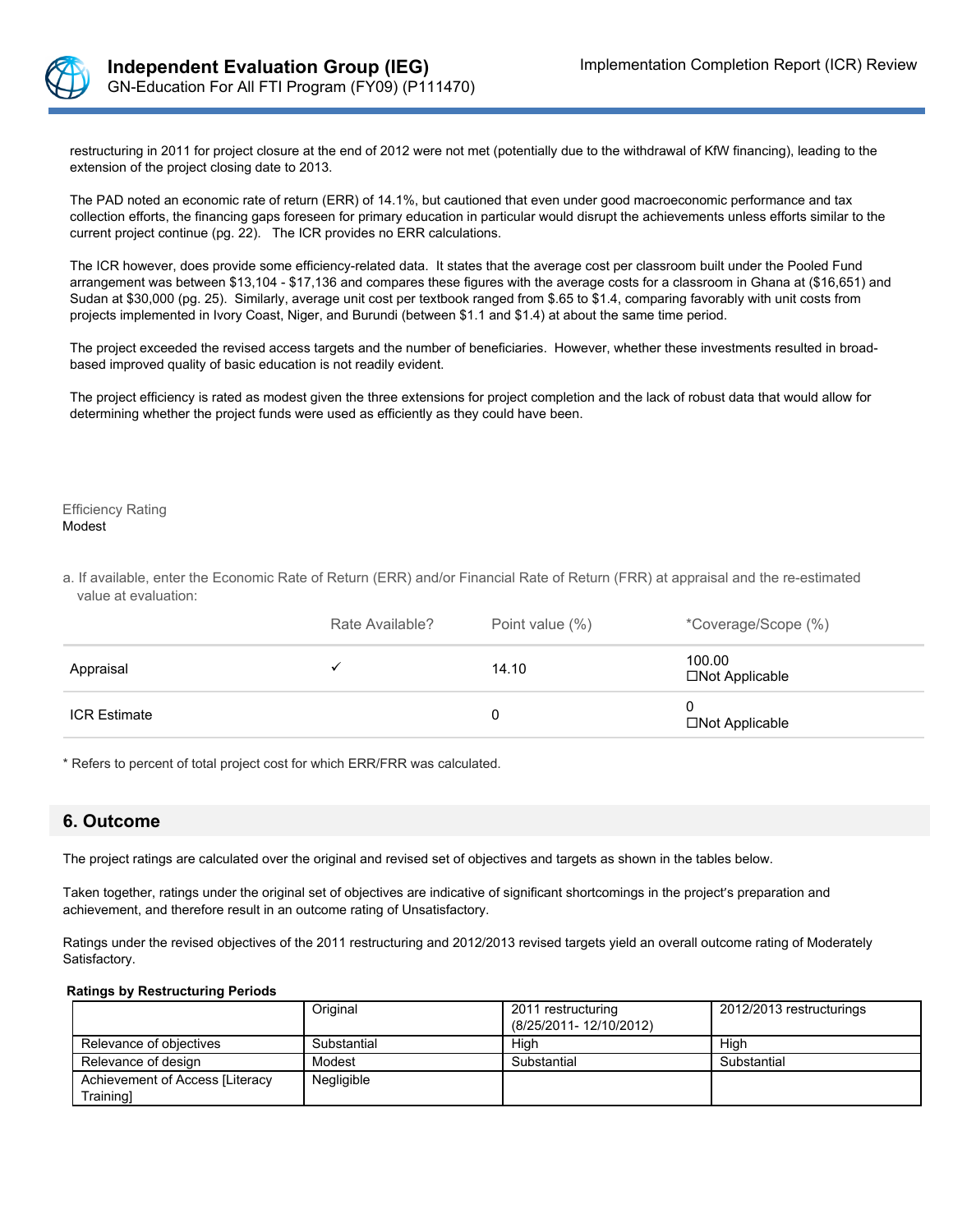

| Achievement of Access [basic]    | Modest         | Substantial       | Substantial       |
|----------------------------------|----------------|-------------------|-------------------|
| Achievement of Quality [Literacy | Negligible     |                   |                   |
| Trainingl                        |                |                   |                   |
| Achievement of Quality [basic]   | Modest         | Modest            | Modest            |
| Achievement of Management        | Substantial    | Substantial       | Substantial       |
| Efficiency                       | Modest         | Modest            | Modest            |
| <b>OUTCOME</b>                   | Unsatisfactorv | Mod. Satisfactory | Mod. Satisfactory |

Overall Outcome Rating Weighted by Disbursement

| Dates                             | Outcome | Weight (by percent disbursed) | <b>Final Outcome</b> |
|-----------------------------------|---------|-------------------------------|----------------------|
| Original                          |         |                               |                      |
| 2011 Restructuring                |         | .639                          | 2.556                |
| 2013/2014 Restructuring (Targets) | Δ       | .361                          | .444                 |
| Final Outcome Rating              |         |                               |                      |

All Bank funds were disbursed under the revised objectives, leading to a final outcome rating of Moderately Satisfactory, indicative of moderate shortcomings in the project's preparation and implementation.

a. Outcome Rating

Moderately Satisfactory

## **7. Rationale for Risk to Development Outcome Rating**

The project was designed to support the national education sector plan and contributed to ongoing reforms and strengthened aspects of education management, such as the availability of annual statistics. The ICR states that another Bank-financed operation that was prepared in mid-2015 for US\$37.8M will also support the government's 2015 -2017 education sector plan and continue the reforms (pg. 26). It will continue promoting decentralization and focus on quality and equitable access.

The risk to development outcome is likely to be modest, due to the key financing issue initially noted in the project appraisal document (at 36.2 % in 2007, the share of domestic financing allocated for primary education was much less than desirable [pg. 5]), and which continues to be of concern presently. The ICR states that the government has pledged to increase this share to 46.3% by 2017 (pg. 29), required for gains sectorwide and for financing recurrent costs, but at the time of project closing, the government was facing fiscal constraints and was struggling with managing the consequences of the Ebola virus breakout. Schools were closed for several months and could result in the reversal of gains in learning due to loss of instructional time.

a. Risk to Development Outcome Rating Modest

### **8. Assessment of Bank Performance**

a. Quality-at-Entry

No Quality-at-Entry Review was formally completed. However, as noted in the ICR, the initial design was ambitious and complex, covering a wide range of activities across the entire education sector (pg. 11), including non-formal and pre-school education. The design drew on lessons from previous similar operations and experience in Guinea, and the project was in support of the country's education sector plan. However, elements of the project required strong institutional and operational capacity of the government and coordination across a range of partners, including, for example, KfW, with their own constraints. The PAD in fact noted that elements of the proposed project had been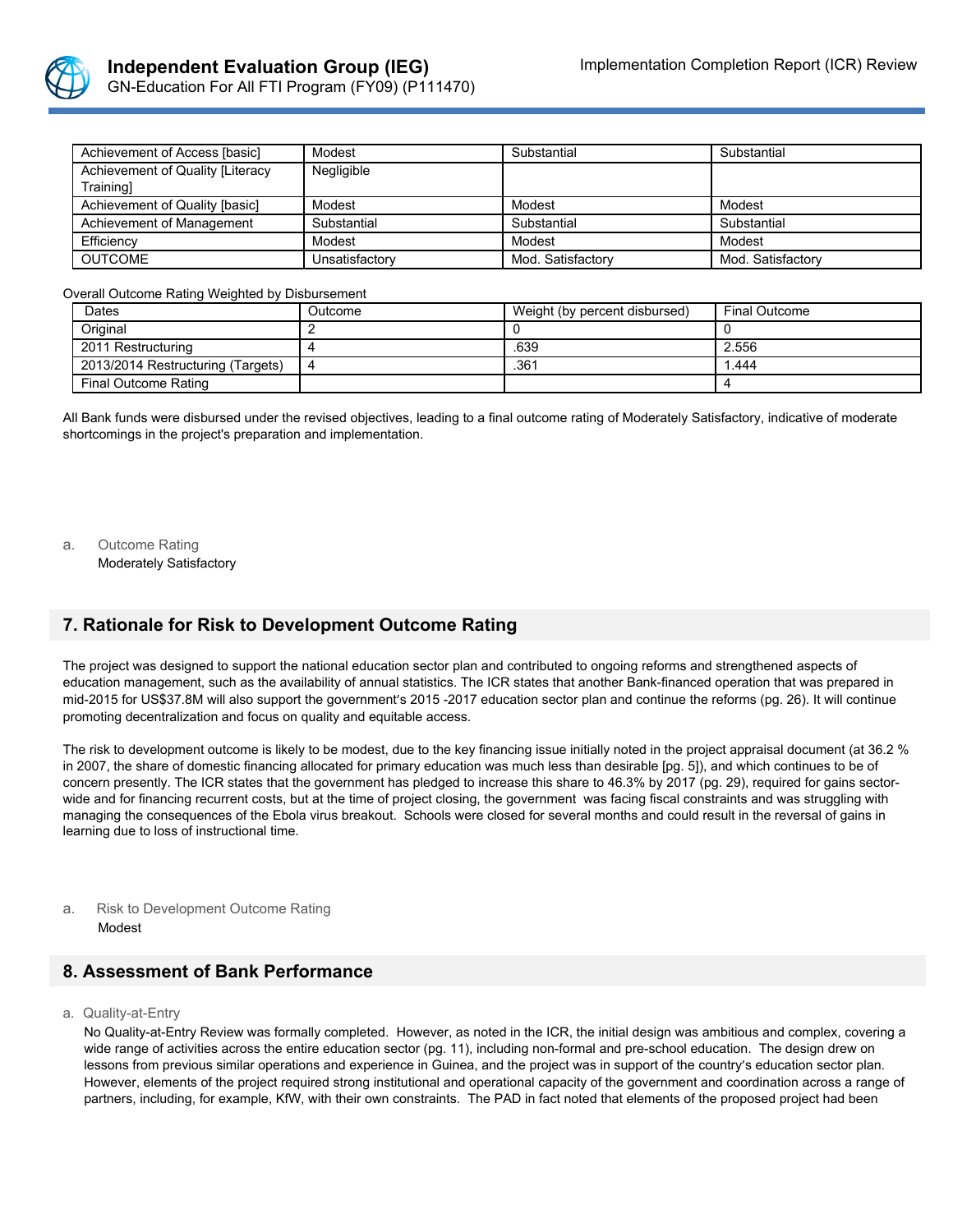

implemented before, but with some difficulty, and in most cases it was not possible to carry out an evaluation to assess their impact (Project Appraisal Document, pg. 4). The PAD had also noted a substantial risk of weak implementation capacity at the central level and low capacity at the decentralized level (pg. 21).

The results framework too was overly complex, but without adequate attention to putting in place systems to track and measure the core aspects of outcomes expected (e.g., education quality more broadly; and qualitative assessments of the changes in management capacity at the decentralized levels), as discussed in section 4.

Quality-at-Entry Rating Unsatisfactory

#### b. Quality of supervision

The Bank team was proactive and moved swiftly to restructure the project once the Bank re-engaged with the Government in 2011. Missions were carried out on a regular basis, and the ICR notes that the team diligently supervised for the portion of the funding administered by the Bank (ICR, pg. 29). The Bank also played an important role in supporting donor coordination. The ICR notes that the M&E utilization improved over time and that the Bank exercised due diligence with respect to its fiduciary and safeguard responsibilities (ICR, pg. 29). The question does arise, however, as to why the project needed the final restructuring in 2013 within one year of the previous one and whether the Bank could have anticipated the delays and perhaps been more proactive in helping to set realistic timelines. Taken together, these observations are considered indicative of moderate shortcomings in the proactive identification of opportunities and resolution of issues, and therefore quality of supervision is rated moderately satisfactory.

Quality of Supervision Rating Moderately Satisfactory

Overall Bank Performance Rating Moderately Satisfactory

### **9. Assessment of Borrower Performance**

#### a. Government Performance

The coup in 2008 undermined the government's ability to implement the project as originally planned. Subsequently, after the operation was effective, the government participated in missions and joint annual sector reviews and prepared the documentation required to review progress, including financial audits and procurement plans (ICR, pg. 31). Nonetheless, its level of resources to the sector did not remain consistent, and it underestimated the capacities of the various institutions on which it relied for effective implementation (ICR, 31). As noted previously, the government, too, did not anticipate project restructuring for the third time.

Government Performance Rating Moderately Satisfactory

#### b. Implementing Agency Performance

During the initial period, from 2009 – 2011, the project coordination unit (PCU) in the Ministry of Education continued to function with support from the AFD and UNICEF. The ICR documents that soon after the Bank's formal re-engagement, the PCU began work to adjust the project's scope and design to fit the funding available. The Ministry coordinated the project with decentralized levels and also maintained strong dialog with the Bank (ICR pg. 31). However, the ICR also notes implementation challenges and delays that led to subsequent restructurings, including assessment of learning outcomes and construction.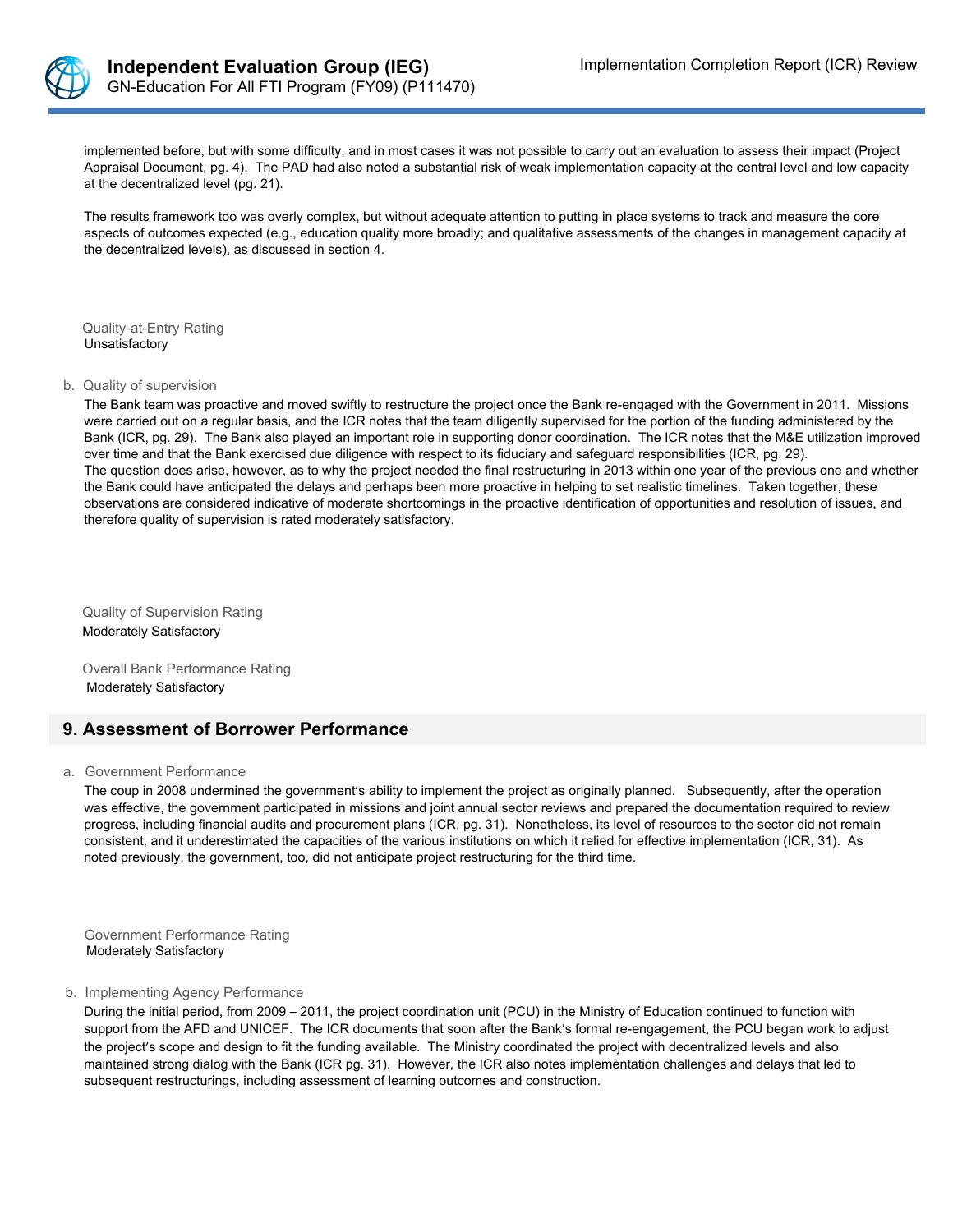

Implementing Agency Performance Rating Moderately Satisfactory

Overall Borrower Performance Rating Moderately Satisfactory

### **10. M&E Design, Implementation, & Utilization**

#### a. M&E Design

According to the ICR, the results framework (RF) used several of the government's education sector program indicators for PDO-level indicators (pg. 3). Although the original RF contained 10 indicators linked with the three main objectives, they did not sufficiently cover the full extent of the program. For example, there were no indicators linked with literacy training and pre-school education, which were also part of the original program. In addition, the indicators articulated for the improved education management component were not directly relevant to the specified objective of the component. The RF also contained 29 output-focused indicators (called intermediate indicators), which were designed to track project implementation progress. After the project was restructured in 2011, the RF was modified with indicators focused more narrowly and appropriately on the project outcomes (e.g., gross enrollment rate for the 9 prefectures targeted through the project). The RF was again modified with revisions to the targets to reflect available resources after the funding of \$27M from KfW was withdrawn in 2012, but the number of beneficiaries was increased, without an explanation regarding the apparent inconsistency between the two. The project is to be commended for having established baseline values for the outcome indicators.

The RF PDO level indicators by the end of the program were largely appropriate for access, capturing data disaggregated by gender It should be noted however, that data disaggregated by children with special needs is not provided, although this was an explicit part of the first component with respect to equity. The indicators on quality could have also been more robust, and it is not entirely clear from the ICR why only grade 3 French assessment was used (rather than also using both French and Math as originally planned). Data on girls' success rate for grade 7 exams is insufficiently contextualized, with insufficient information on the variable used for selecting the schools where the inputs were provided. In addition, national student evaluation took place for grades 2, 4, and 6, but data from these are not discussed in the ICR (see pg. 79). Similarly, the indicators for improving management were mostly output-focused, whereas informtion on how management was improving (e.g., use of the statistics collected and improvements in budgeting and so on) could also have been included and supported with qualitative data. The ICR mentions some key achievements (e.g., preparation of the medium-term expenditure framework, pg. 44), but much less is explained, for example, about how statistics were used in conjunction with the decentralized budgeted action plans. Overall, the ICR does not articulate clearly how the improvement of capacity is reflected through the activities undertaken (e.g., how the annual budgeted plans improved school management and how such improvements were identified).

Finally, the ICR mentions an evaluation of the school grants and how it improved several school-level statistics (e.g., pg. 25), but the specific data on improvement are not presented and the evaluation report is not documented. Information on teacher improvement due to training is also partial, as the ICR does not document how teacher improvement is measured (although, according to the project team, pre- and post-tests were conducted on both content and pedagogy of the in-service training materials, no specific data are provided in the ICR). It is unclear how this evaluation and the other review reports mentioned in the ICR (e.g., page 14) attempted to assess the contribution of the project activities/outputs to intermediate outcomes. Some of the 29 intermediate-level indicators mentioned could indeed be interpreted to measure intermediate outcomes, but others were simply outputs which could have had little intended contribution to the outcomes intended (e.g., textbooks purchased and distributed) due to a variety of reasons (e.g., nonuse by teachers, poor quality of materials).

#### b. M&E Implementation

The ICR notes that a unit in the CN/PSE (national coordination office of the education sector plan) was responsible for implementing M&E (pg. 15). An inter-sectoral M&E commission was established and a manual was developed for M&E. Data were collected through annual surveys (for information not collected as part of the annual statistical survey) and collated into a single database. The information was reviewed regularly and used during supervision missions as well. The Results Framework analysis in the ICR provides interim measurements for most indicators, indicating that monitoring was taking place regularly.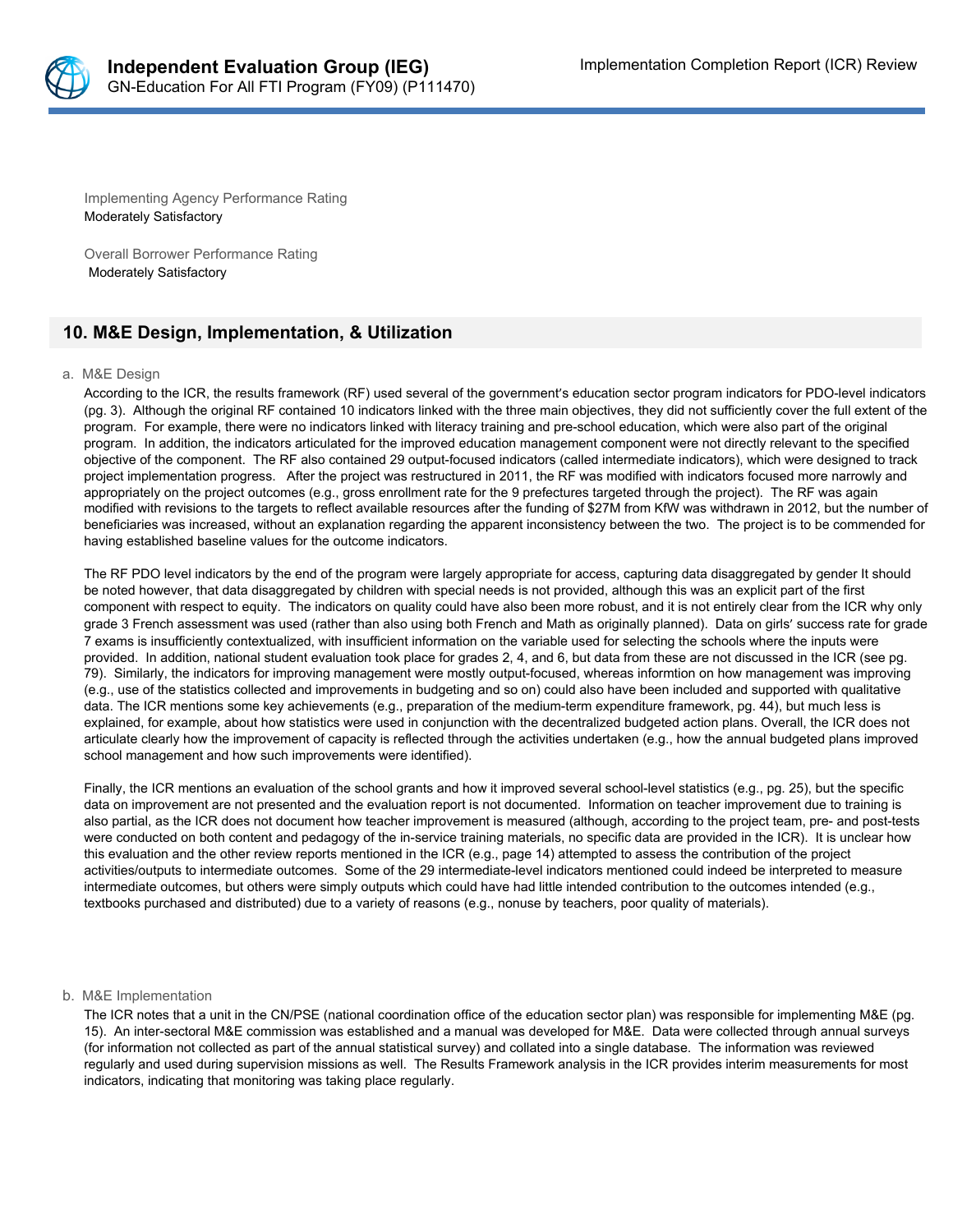

#### c. M&E Utilization

Information from the results framework appears to have been utilized regularly, as the indicator values were updated/changed based on availability and on changes to the project. The ICR states that data were used for decision-making on an ongoing basis (pg. 17) through joint reviews with donors. However, as noted under the design section, the evaluation aspect of the M&E system could have been stronger in order to assess the relative contribution of the various components to the outcomes expected (e.g., tutoring of girls and training of teachers) and used for robust planning and changes to the project.

M&E Quality Rating Modest

### **11. Other Issues**

#### a. Safeguards

Due to construction, the project was classified as an environmental category B project. Environmental Assessment (OP4.01) and Involuntary Assessment (OP4.12) applied, and an Environmental and Social Impact Assessment (ESIA) was carried out. The ICR notes that the provisions and guidelines of the Environmental and Social Impact Framework and Resettlement Policy Framework (RPF) had not been followed after the first restructuring in 2012. An environmental and social safeguards audit in January 2014 discovered that some clauses were not adhered to in some areas, but that these were minor and that there were no significant negative impacts and did not result in environmental and safeguard breaches (pg. 17). The precise nature of the issues is not recorded in the ICR.

b. Fiduciary Compliance

The ICR notes that financial management arrangements were deemed to be adequate and that proper procedures were followed through project implementation and all supporting documents maintained. Interim Financial Reports were prepared and submitted in a timely manner and were deemed satisfactory (pg. 18). Regular audits were carried out by the Ministry's Internal Audit Office, and all of the audit reports were unqualified. The ICR further notes that the procurement practices were adequate and taken forward in a timely manner, and the bidding documents were generally of good quality (pg. 18).

- c. Unintended impacts (Positive or Negative) No unintended impacts were noted.
- d. Other

---

### **12. Ratings**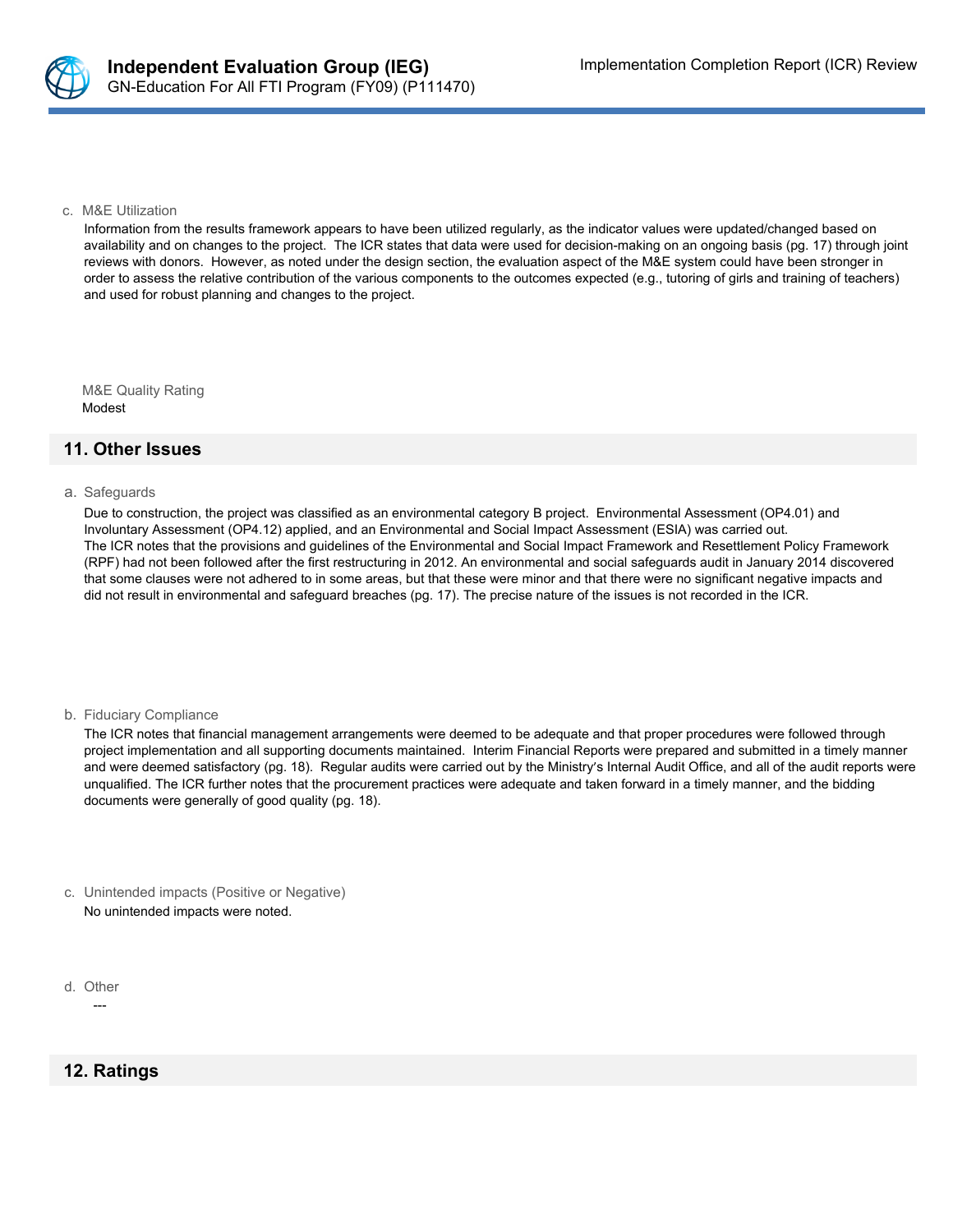

| Ratings                     | ICR                            | <b>IEG</b>                     | Reason for<br>Disagreements/Comment |
|-----------------------------|--------------------------------|--------------------------------|-------------------------------------|
| Outcome                     | <b>Moderately Satisfactory</b> | <b>Moderately Satisfactory</b> | ---                                 |
| Risk to Development Outcome | Modest                         | Modest                         | ---                                 |
| <b>Bank Performance</b>     | <b>Moderately Satisfactory</b> | <b>Moderately Satisfactory</b> | ---                                 |
| Borrower Performance        | <b>Moderately Satisfactory</b> | <b>Moderately Satisfactory</b> | ---                                 |
| Quality of ICR              |                                | Substantial                    | ---                                 |

Note

When insufficient information is provided by the Bank for IEG to arrive at a clear rating, IEG will downgrade the relevant ratings as warranted beginning July 1, 2006.

The "Reason for Disagreement/Comments" column could cross-reference other sections of the ICR Review, as appropriate.

### **13. Lessons**

The ICR provides the following key lessons (summarized and paraphrased) based on project experience (pp. 31-32) that will be useful for future projects:

Project designs benefit from taking into consideration the fragility of the economic and political environment. The FC-PSE was designed in a politically, socially and institutionally fragile setting. The Pooled Fund approach to supporting the Government in achieving its sector objectives was appropriate in light of the 2005 Paris Declaration and efforts to promote sustainability of investments in the sector. The complex design of the FC-PSE, which supported activities across the sector, was reliant on strong institutional capacity and inter-ministerial coordination. Though the project was significantly reduced in terms of scope and implementation needs in response to reduced funding in 2011 and 2012, it may have been useful at either of these times to reduce the scope even further in order to better ensure the timely and effective implementation of project-supported activities and effective M&E.

Pooled funding can be an effective mechanism for providing support to achievement of the Government's strategic objectives in the **education sector.** This project's strong alignment with Government strategies and support from other DPs active in the sector including AFD, KfW and UNICEF promoted harmonization of efforts, reduced duplication of activities, and promoted continued support to the education sector during a period in which the Bank was only able to provide informal technical support to the Government.

The Bank's swift engagement following periods of crisis can be instrumental in ensuring that governments have the necessary financial and technical support to continue to implement their sector strategies and to provide services at a time when their own **resources and capacity are more limited.** The timely reengagement of the Bank under this Project was possible, in large part, due to the proactivity demonstrated by the Project team in maintaining technical dialogue with the government (?) and with the DPs that were active on the ground throughout the period following the *coup d'état*.

The establishment of a robust M&E system is instrumental in ensuring that the outputs and outcomes of an operation are properly **documented.** Through the M&E system established and used in the context of the Project required input from various decentralized levels, the information provided by this system was critical for undertaking joint annual sector reviews and for adequately documenting and reporting on achievements under this operation.

### **14. Assessment Recommended?**

No

### **15. Comments on Quality of ICR**